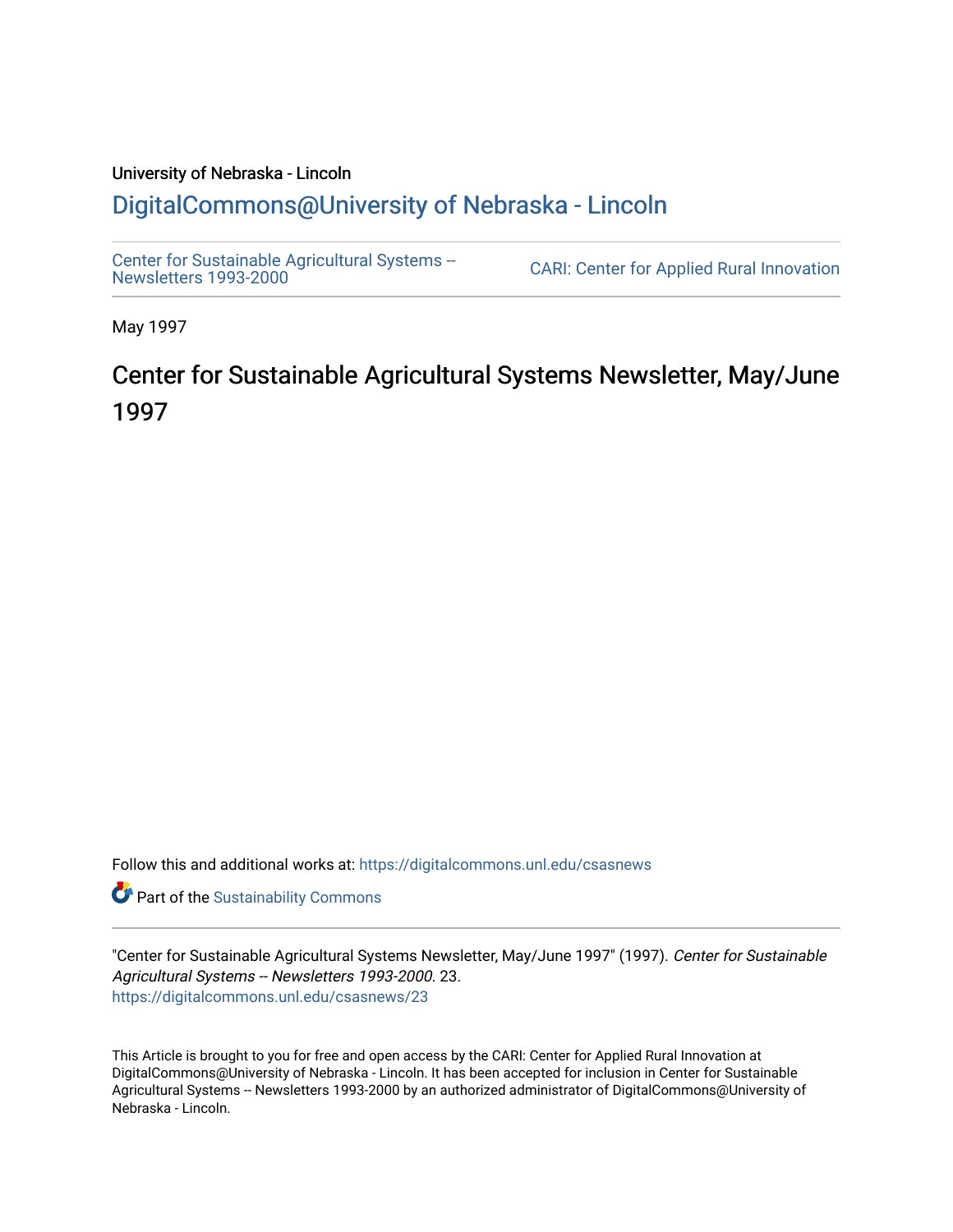# **Center for Sustainable Agricultural Systems Newsletter**

**May-June 1997** 

# **Specialty Crop Field Days August 9 and 16**

The second annual specialty crop field days will be held in Lincoln on August 9 and 16. The tours will begin at the Haymarket Farmers' Market. The afternoon will include visits to nearby farms. Cosponsors of the event include the CSAS and the Nebraska Sustainable Agriculture Society. For more information contact Pam Murray at the CSAS office (402-472-2056, csas001@unlym.unl.edu) or Cris Carusi at NSAS (402-254-2289, cecarusi@hartel.net).

#### **Farmers' Markets Foster Sense of Community**

Shades of red, green and yellow fruits and vegetables gleam temptingly from tabletops and pickup tailgates of a farmers' market. Amidst the colorful mix is the trade of economic growth and community spirit.

Nebraska has 38 farmers' markets across the state. These producers provide communities with an alternative source of fresh produce, promote entrepreneurship, and contribute to town vitality. Farmers' market producers have direct access to their buyers' eyes and ears to help them grow foods that fit local tastes. For instance, some producers may offer giant melons for picnics or midget melons better suited for small families.

Beyond business, a farmers' market is a chance for rural neighbors to meet, for urban residents to learn more about agriculture, and for retired producers to stay active on a smaller scale. The outdoor markets have become so popular that retail grocers are adopting similar marketing techniques in displays to make produce appear fresher and better tasting.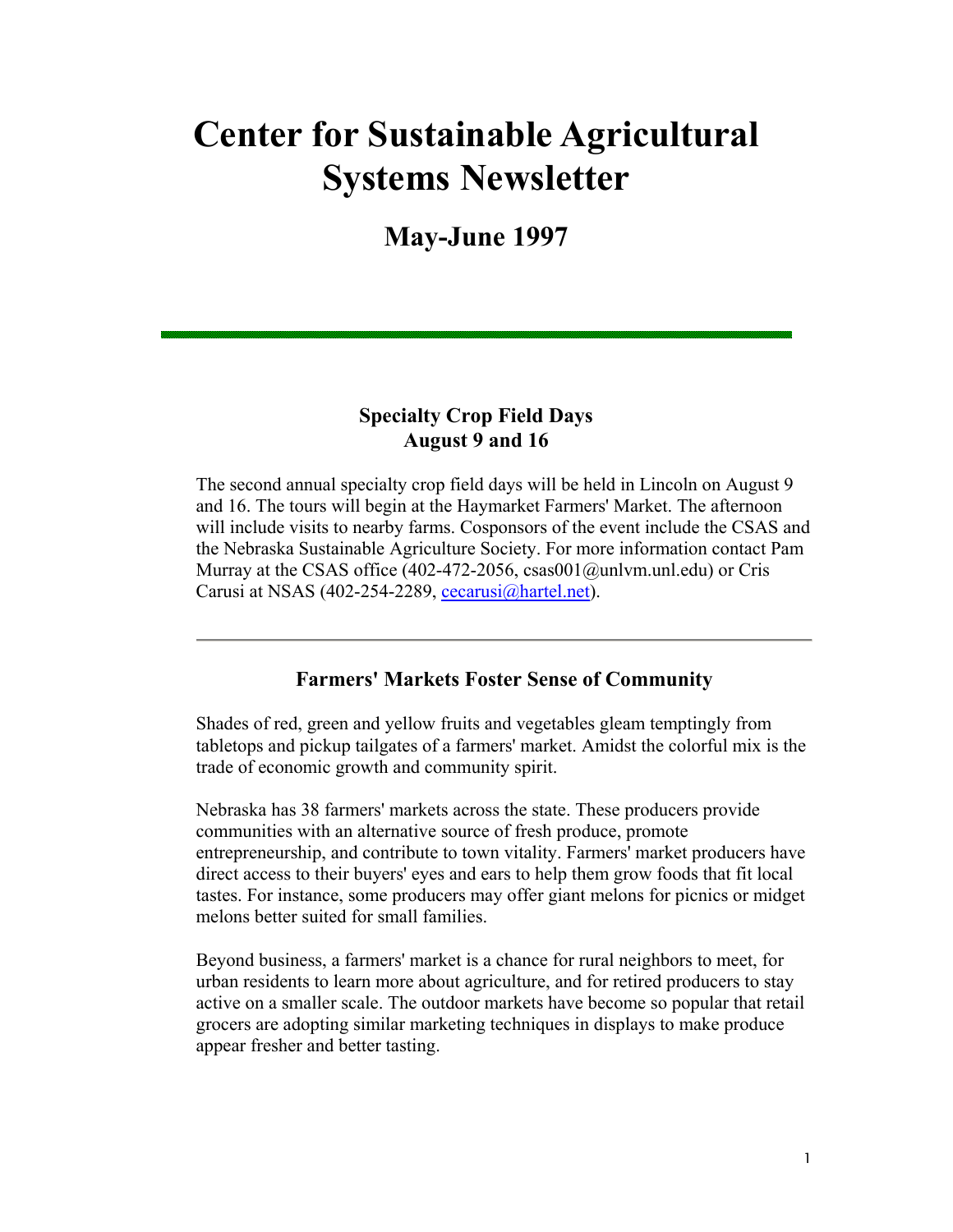In 1996, more than 2,500 farmers' markets existed in the U.S., serving almost one million customers a week. The USDA estimates sales at over \$1 billion, with the average customer spending about \$17 per visit.

Some of the challenges to producing for a farmers' market include producing a diverse mix of crops of consistent high quality, keeping the produce fresh and cool, matching supply and demand, and developing a loyal customer base. Producers must stay on top of varying local ordinances that govern where, when and how they can market their product. In Omaha, for example, markets can be located only in areas zoned for selling goods. The Lincoln farmers' market requires bakers to attend a food safety course before they can sell baked goods in the Haymarket. Items cannot be sold by the pound unless a scale certified by the Nebraska State Office of Weights and Measures is used.

Farmers' markets are places of dynamic social interactions where producers, residents and tourists connect with others of various ages, ethnic backgrounds and income levels. This "spirit of place" is the essence of a community and is most evident in successful farmers' markets.

Source: Excerpted from article in April 1997 *Educator Extra*. Comments are those of Laurie Hodges, UNL commercial vegetable specialist.

#### **Agroforestry Satellite Broadcast Available on Video**

To address the growing interest in agroforestry, a 2 ½hour USDA satellite broadcast on March 20 provided information on the purpose, concepts, opportunities, and benefits of agroforestry. The program, targeted to field professionals, provided information on: 1) what agroforestry is, 2) different types of agroforestry practices (alley cropping, forest farming, riparian forest buffers, silvopasture, and windbreaks), and 3) how agroforestry links to other USDA programs. To obtain a copy of the taped broadcast, call the National Agroforestry Center hotline (402-437-5178, ext. 41) and leave a message.

# **Economic, Environmental and Sociological Effects of Whole-Farm Production Systems in Eastern Nebraska**

#### *Third in a four-part series:* **Environmental-Economic**

[With primary funding from an Agriculture in Concert with the Environment (ACE) grant, a team of UNL researchers conducted one of six regional studies that will be aggregated to assess the national impact of moving toward a more sustainable agriculture. The goal of the Nebraska project was to study existing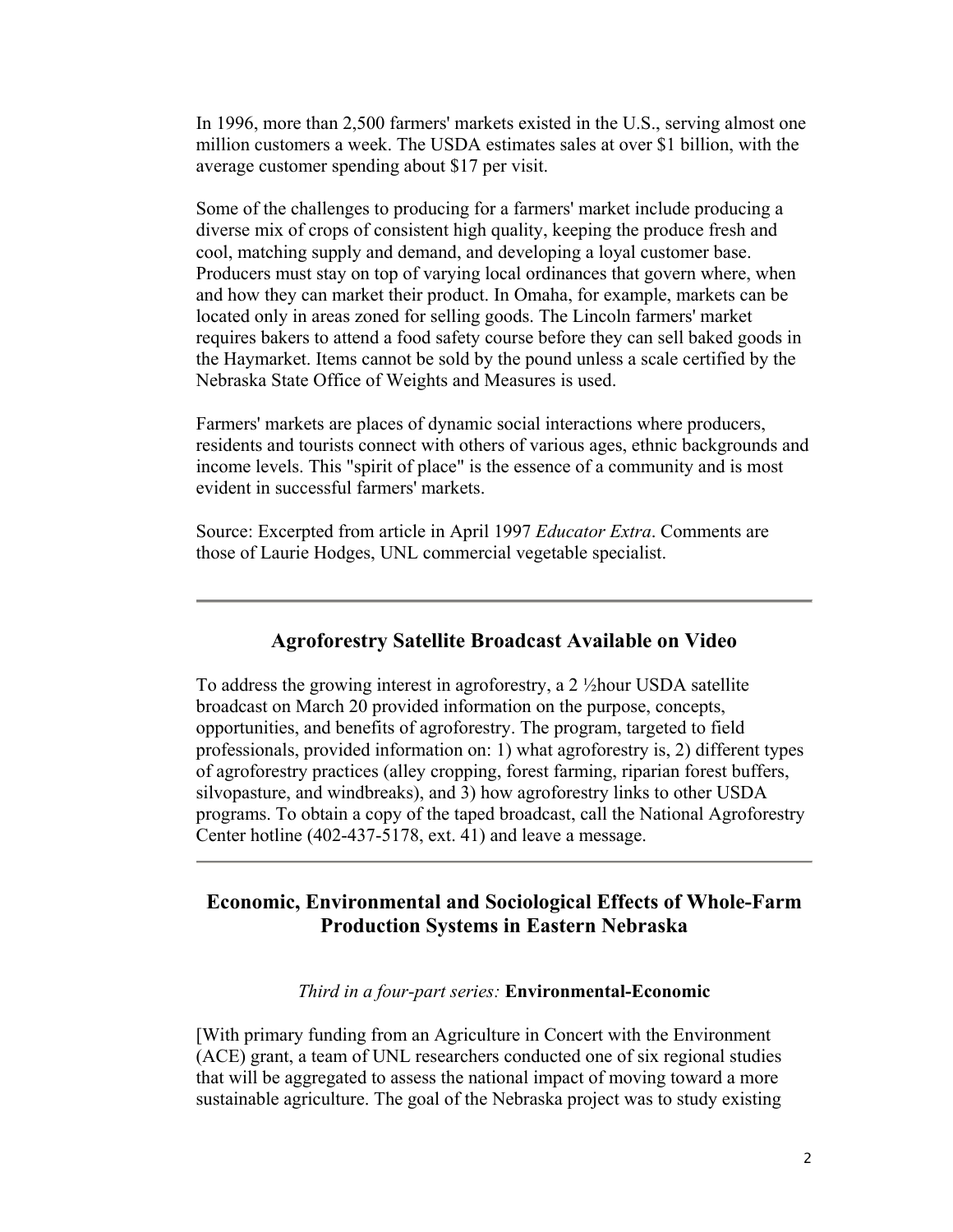whole-farm system groups along a continuum from "conventional" to "alternative" and compare the economic, environmental, and sociological performance/characteristics of each group. Team members of the 1993-1996 study were Glenn Helmers, Kevin Bernhardt, John Allen, Alice Jones, and William Powers. For more information, contact Pam Murray in the CSAS office.]

The objective of this research was to quantify the impact of alternative production systems on the K-factor of the RUSLE (Revised Universal Soil Loss Equation). A subobjective was to quantify the impact of alternative production systems on the soil properties used to determine the K-factor in the RUSLE. For this study, alternative production systems were selected using the criteria of the Organic Crop Improvement Association (OCIA) for organic farms. Parameters of the K-factor for these alternative production systems were then compared with those of adjacent conventional systems. Three pairs of fields were identified in east central Nebraska. Each pair consisted of an alternative and conventional field. Within a pair, the fields sampled had similar soil type, climate, and relief.

It was found that alternative production systems have a significant effect on the soil parameters used to determine K-factors in RUSLE. Organic matter levels and permeability values were significantly higher for alternative systems at all locations in the study with the exception of permeability values for one soil. However, while these higher organic matter and permeability values did not translate into significantly lower K-factors for all soils, K-factors were observed to be significantly lower on average for alternative production systems. The results of this study indicate that K-factors can and do vary within a soil type, and alternative production systems can reduce soil erodibility and erosion. For two soil series, Redstoe and Moody, economic-environmental trade-offs of alternative cropping and herbicide-tillage systems were studied using a multiple integer linear programming model. Compared to the herbicide-tillage options, an organic tillage production alternative was also included here in which no herbicides or pesticides could be used (fertilizer allowed). This was an option for both corn and soybeans.

Five cropping systems were studied: 1) continuous corn (Cont. C), 2) cornsoybeans (C-B), 3) corn-corn-soybeans (C-C-B), 4) corn-oats (C-O), and 5) cornoats-alfalfa-alfalfa (C-O-A-A). These systems could mix herbicide-tillage systems. In addition, optimization of cropping systems was also completed for each of the four herbicide-tillage systems (banding, broadcasting, no-till, and organic). Two fertilizer assumptions were made for each sub-analysis: 1) no manure but fertilizer applied using the 1.25 rule, and 2) manure only. Using the EPIC computer modeling program, environmental criteria were estimated for each soil, slope, fertilizer assumption, and cropping system/herbicide-tillage. Five environmental criteria were examined: 1) surface nitrates - lb/ac, 2) leached nitrates - lb/ac, 3) surface pesticides - gm/ac, 4) leached pesticides - gm/ac, and 5) soil erosion - tons/ac. In the analysis, arbitrary limits for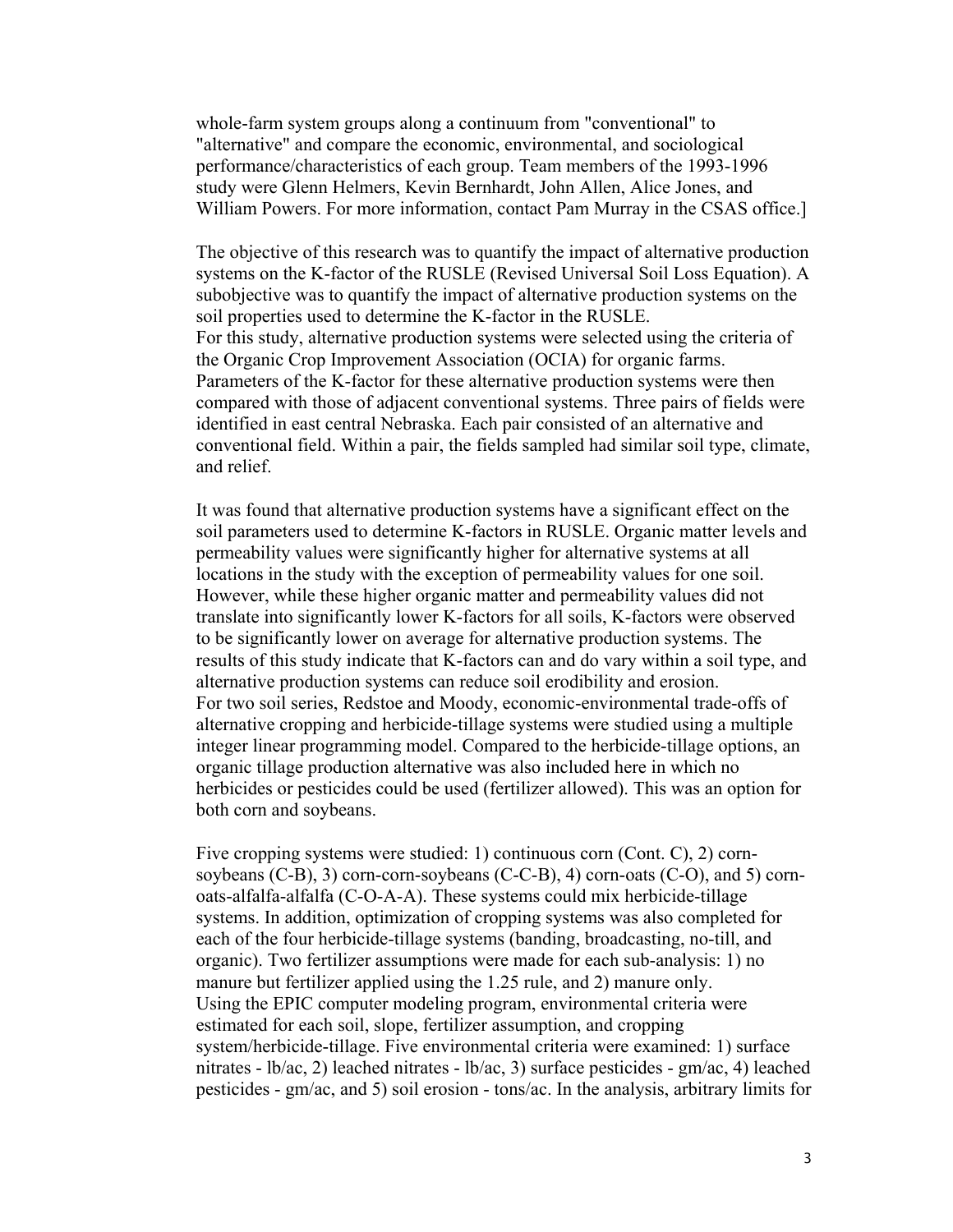each environmental criteria are assumed for purposes of focusing on environmental problems and where solutions to those can occur. These are 20 lb/ac, 2 lb/ac, 4 gm/ac, 1 gm/ac, and 5 tons/ac, respectively.

Summarizing, profit maximizing solutions are generally effective in meeting the environmental criteria as defined. This is most apparent for the Redstoe situations and the Moody Dryland-Irrigated situation (except leached nitrogen). For the Moody soils, some mixed results occur. For 1% slopes, profit maximizing solutions tend to be generally environment efficient in that other alternatives involve very high costs. For the Moody 10% slopes, crop organizational changes could alleviate some environmental problems with moderate costs in the neighborhood of \$50 per acre.

Editor's Note: The first article in this series discussed how the producers/production systems were classified into clusters; the second article focused on economic analysis of whole-farm systems; the fourth and final article will address the sociological aspects of the study.

#### **Did You Know...**

**Every American annually uses an average of 84 tons of Earth's resources to support his/her lifestyle, the World Resources Institute said.** 

#### **Why Bother to Rotate Vegetable Crops?**

We frequently urge growers to rotate their vegetable land, especially if growing cruciferous (cabbage, broccoli, kale, kohlrabi) cucurbit (vine crops), or solanaceous (tomato, pepper, eggplant) crops. But good, irrigated land for alternative crops may not be readily available. In the last 15 years, the vegetable industry has become more intensive, using such production practices as double cropping and high plant populations to increase efficiency. Greater yields are produced on less acreage. Good management practices become more important as the intensity of production increases. One of the most important is a good crop rotation schedule.

Crop rotation refers to a long-range plan for growing different crops on the same land. The length of time to complete the cycle may vary from two to eight or more years, depending on the crops grown. Double-cropping, or growing two crops on the same land in a single year, can be an important part of the rotation. Some of the advantages of a good crop rotation include several which can directly affect profits. These include: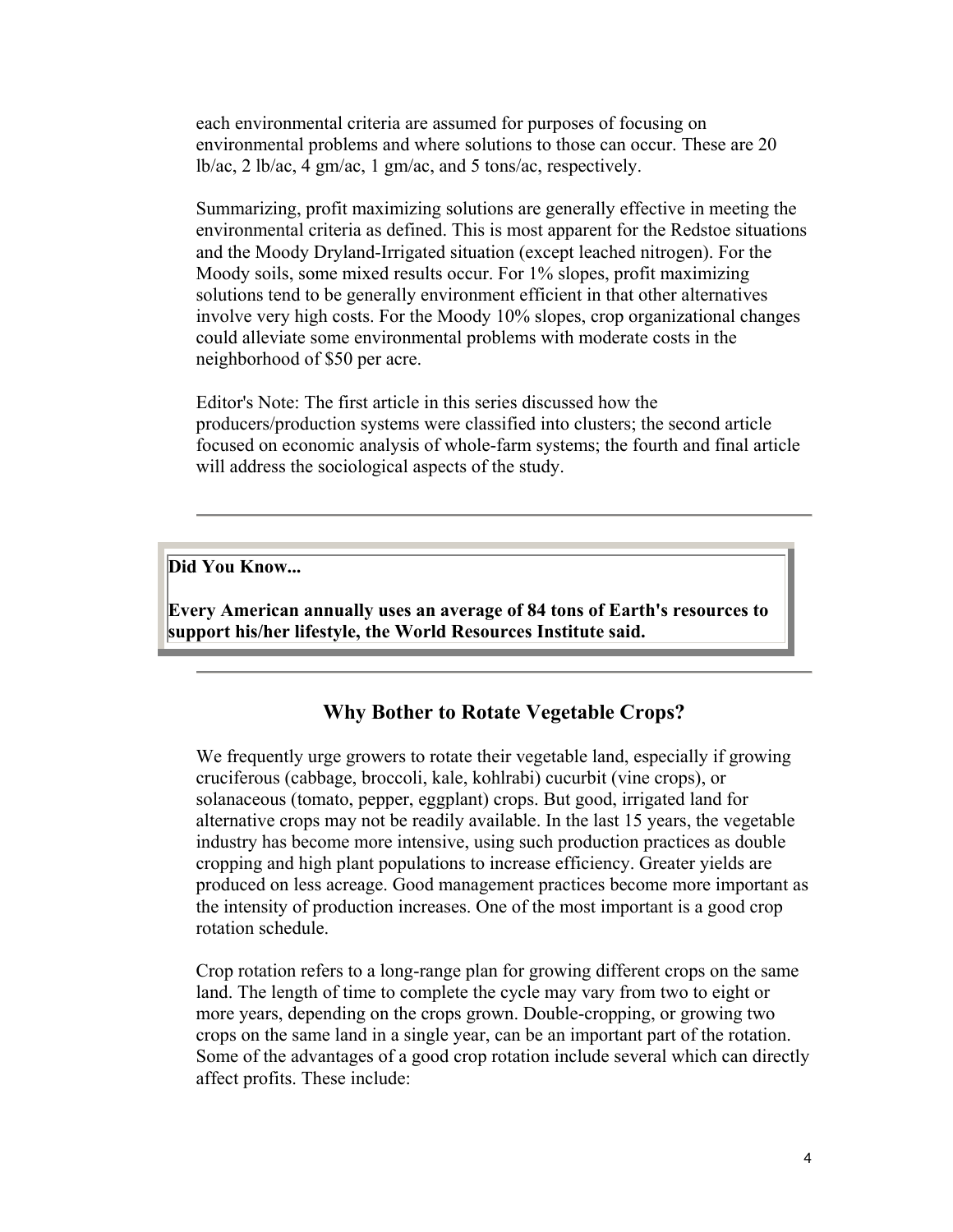- Reduce losses to disease. Disease organisms can survive in the soil as persistent structures or in plant debris from year to year. As crop residue decomposes over time, the life cycle of the pathogen is interrupted.

- Many of the nematodes which infest vegetables cannot reproduce in grasses. A grass crop, such as sweet corn, in the rotation can minimize nematode problems.

- Manage insect pressure. Small grain stubble or sod can serve as a reservoir for insect populations. If crops such as fall cabbage are planted in wheat stubble, seedlings must be watched carefully for insect damage.

- Residual nitrogen management. Crops which take advantage of high residual soil fertility can follow those which tend to leave nutrients in the soil.

- Minimize soil erosion. A good crop rotation will protect the soil during the winter with either crop stubble or a cover crop.

A good crop rotation requires some thought but is not too complex. Crops with similar pest problems should not follow each other. Generally, it is a good idea to alternate shallow-rooted crops with deep-rooted crops. Rotation with a grass crop (field corn, sweet corn, winter wheat, oats) should be planned to allow use of herbicides for broadleaf weed control. Many herbicides registered for use in vegetables are weak on broadleaf weeds. Although the grass crop in rotation may not generate the greatest profit per acre, the benefit is in reduced weed pressure in the following vegetable crops and minimizing the soil erosion during the winter. There is no "standard" crop rotation schedule. By reviewing the production requirements and pests common in each crop, patterns will become evident and a rotation scheme can then be planned to minimize adverse impacts and increase sustainability of the land for desired long-range profit.

Source: *From Farm to Market*, May 8, 1997, UNL Dept. of Horticulture, Laurie Hodges, Editor

#### **OCIA Relocates to Lincoln**

Earlier this year the Organic Crop Improvement Association International relocated its main office from Ohio to Lincoln, Nebraska. OCIA is an internationally recognized, farmer-owned and operated grassroots certification program with more than 70 chapters (Nebraska has three) totaling more than 35,000 grower members all over the world.

The OCIA trademark is a farmer-owned seal of quality for organic foods, backed by an audit trail, which can trace a product from the market shelf back through all the intermediaries (including the farmer), right to the seed. Such an audit trail is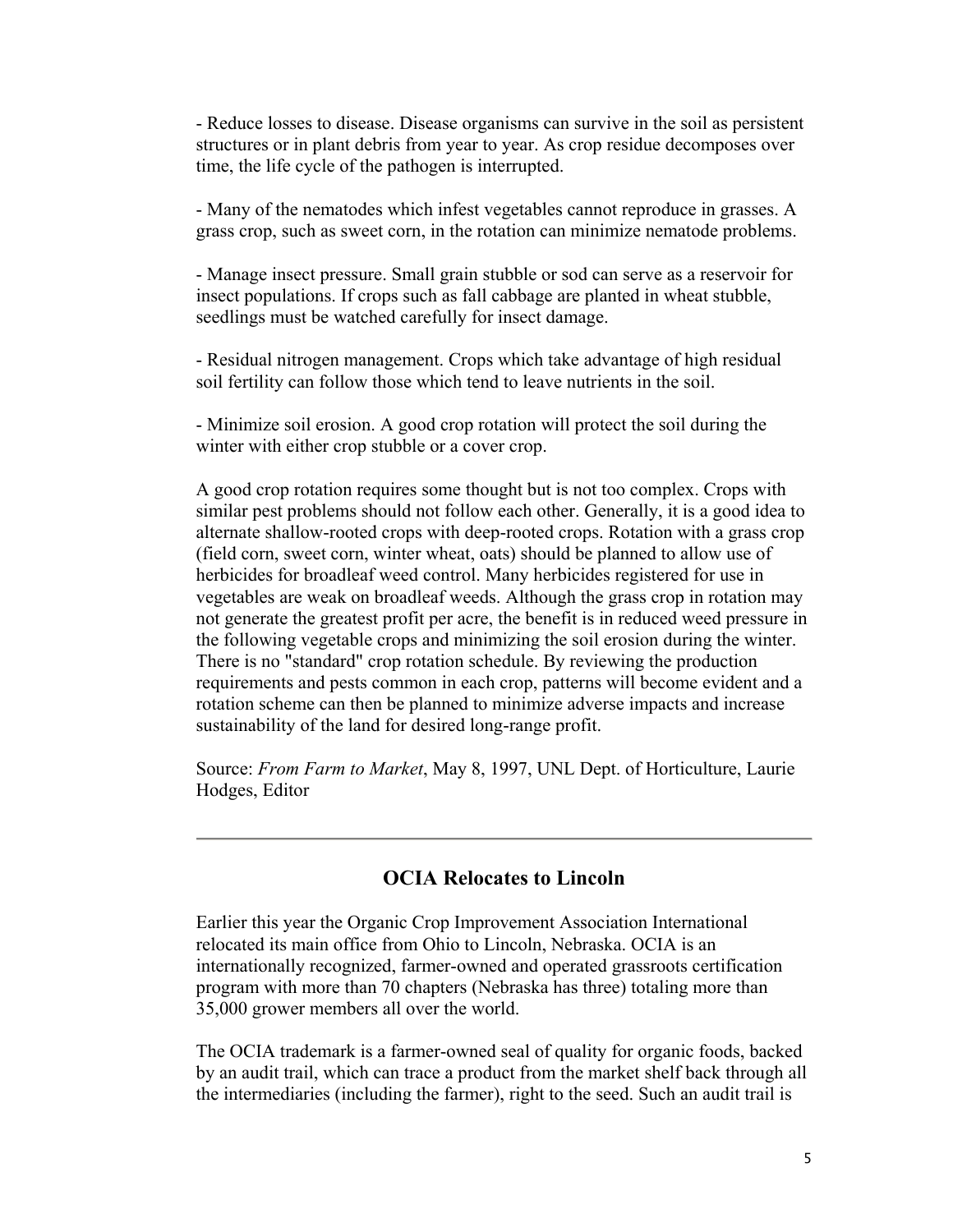the consumer's best guarantee that a product really is organically grown and processed.

Since the OCIA-certified product is tracked at every stage from the field through processing to packaging processors and wholesalers that handle OCIA-certified products must also be certified if they wish to use the OCIA trademark to distinguish themselves in the marketplace. This entire process is verified by an accredited independent inspection of the facility and records on at least an annual basis. OCIA certification standards exceed USDA proposed organic standards and the accreditation requirements of the International Federation of Organic Agriculture Movements.

For more information contact: OCIA International Headquarters, 1001 Y Street, Suite B, Lincoln, NE 68508-1172, phone: 402-477-2323, fax: 4024774325, email: ociaintl@bright.net.

# **Minigrants: A Proven Technique for Learning about Sustainable Agriculture**

During the past 30 months the North Central Sustainable Agriculture Training Program (NCSATP) has awarded 32 minigrants to support sustainable agriculture education. The goal of the minigrant project is to enhance learning by providing on-farm experience with various systems and by fostering the exchange of ideas among farmers, Extension educators, Natural Resources Conservation Service specialists, and nonprofit representatives.

Recipients of minigrants have included the University of Illinois Extension, Michigan Integrated Food and Farming Systems, Lincoln University, and others. A typical grant is \$1000 to \$1,500, and a total of \$16,521 has been disbursed to date. Principal investigators submit reports that include evaluation and suggestions for other trainers.

At the 1996 NCSATP review meeting, state sustainable agriculture coordinators considered the minigrant project a priority for future funding. Many commented that minigrants are important because they provide programming opportunities they could not afford otherwise.

Success of the program is most clearly demonstrated through the information that participants have gained and could apply in their work. The following comments are extracted from reports.

*Nebraska farmers and Extension educators visited Baldridge Hybrids in Ohio*:

"On dairy farms, the window of grazing maize is probably about 75 to 110 days after planting. Their research shows protein drops from 15.6% (78 days) to 9.7%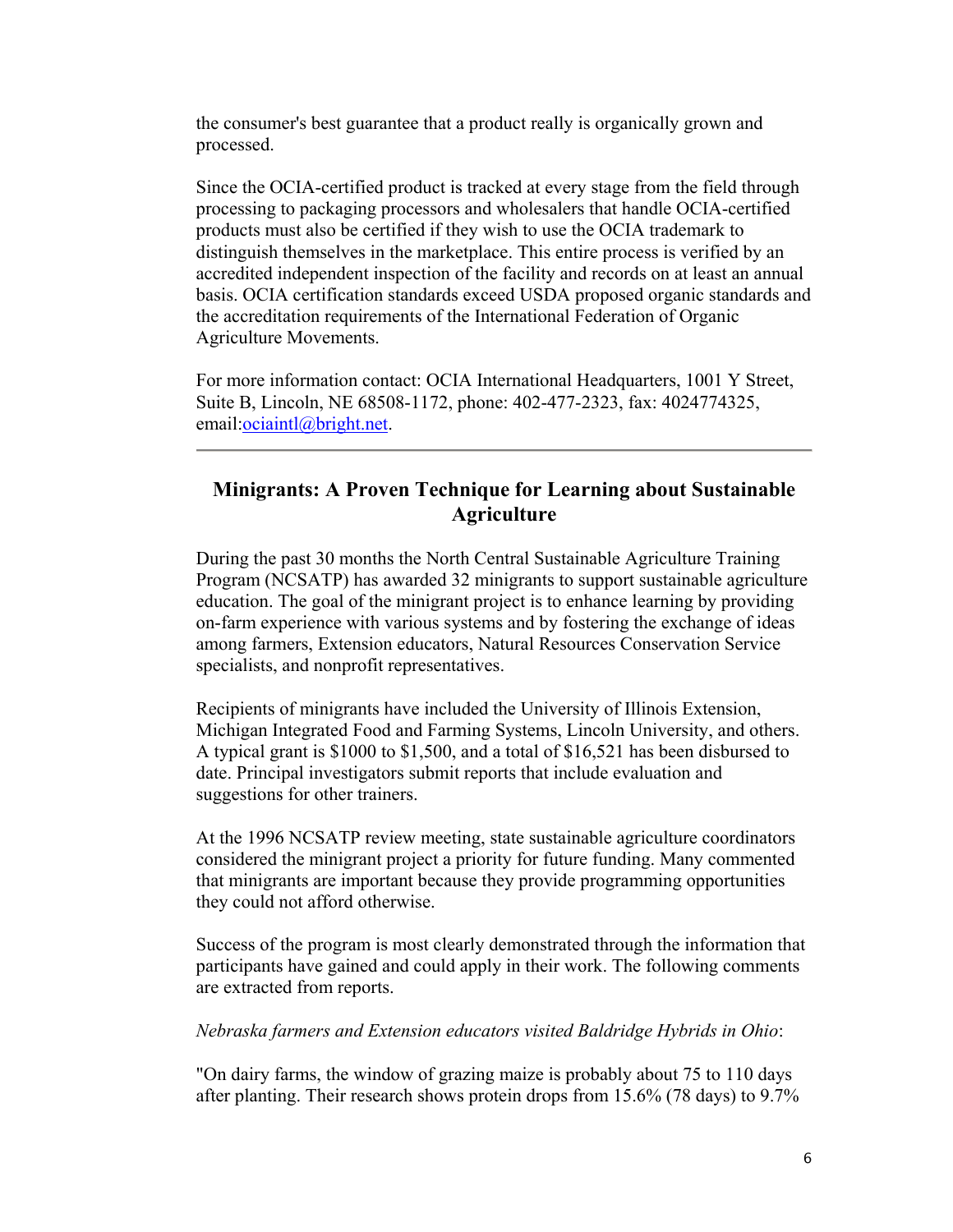(91 days). During that same time the dry matter accumulation increases from 14, 682 pounds to 21, 828 pounds. Daily or twice daily strip grazing is efficient use of grazing corn."

#### *Fred Blackmer, Iowa State University agronomist, delivered one of the keynote talks at the Innovative Farmers of Ohio annual meeting*:

"Farmers in attendance were particularly impressed with the data presented that showed the net savings that could be realized by timely applications of appropriate amounts of nitrogen fertilizers. Using the late spring nitrogen test in corn frequently meant that farmers could substantially reduce their nitrogen input, thus reducing costs and reducing the leaching of nitrogen, an important environmental concern in much of the Midwest."

#### *The Michigan Agricultural Stewardship Association invited Bob Leader, a farmer from Brookston, Indiana, to speak at the Agriculture Mega Conference in Lansing*:

"Two Midwest companies have joined forces to introduce this community-based concept for the first time. Triple F, Inc. provides the technology to remove oil from oilseeds by mechanical pressing rather than chemical extraction methods used by major processors. BioResearch International, Inc., has developed methods to process the oil into a wide range of value-added products. By producing consumer-ready goods rather than raw materials, the farmer gains a larger portion of the profit margin that enables him or her to remain a viable entity in the future landscape of American agriculture"

#### *Dennis Johnson, University of Minnesota Dairy Specialist, used participatory approaches at a sustainable agriculture training workshop in North Dakota*:

"Johnson stressed Extension educators' roles may change when dealing with sustainable agriculture audiences. They may be less a teacher and more a facilitator or networker. Johnson practiced what he preached by constantly asking questions and facilitating dialogue with the participants, seeking their input. In this way, he showed that he was not necessarily the expert and that others had knowledge and experiences to share that strengthened the learning experience."

What makes these educational events click? According to grant recipients, planners must project that their work and the event are valuable, identify the bigpicture purpose of the activity, focus on the group of people they want to see there, and ask for help from many individuals. For more information on the minigrant project, contact Heidi Carter at 402-472-0917.

#### *Submitted by Heidi Carter*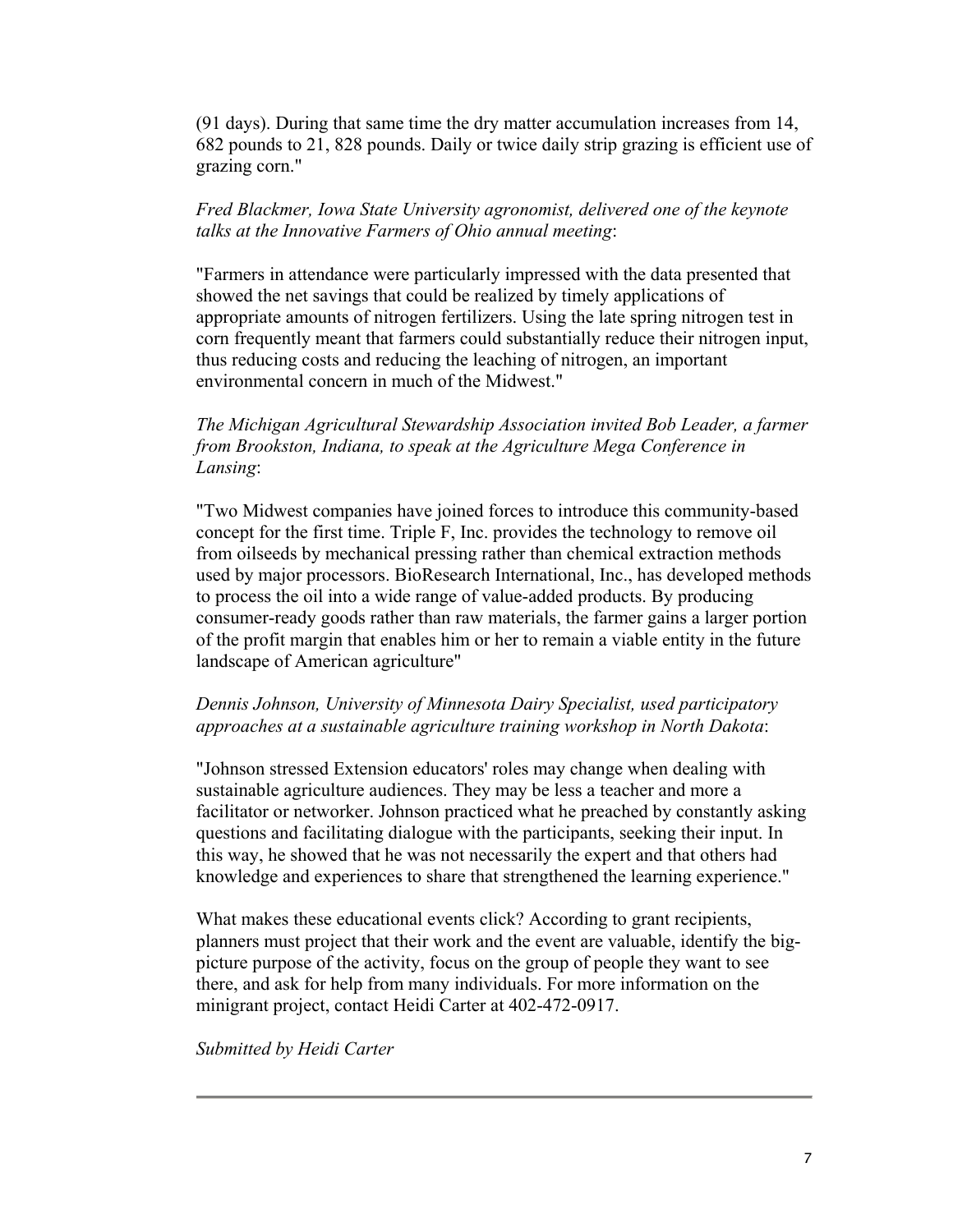#### **Resources**

Leopold Center Progress Report: Summaries of 16 Research and Education Projects, 1997. Free. Describes and briefly evaluates 16 sustainable agriculture projects in Iowa, stressing research in education, livestock, pest management and water and soil quality. Leopold Center for Sustainable Agriculture, Iowa State University, 209 Curtis Hall, Ames, IA 50011, 515-2943711, leocenter@iastate.edu.

*Water Resources in the TwentyFirst Century: Challenges and Implications for Action*, 1997. Free. International Food Policy Research Institute. Discusses threats to agricultural water supply from pollution, growing demand, salinization and other causes, and describes ways to increase water availability, including desalination, waste water reuse, capture and diversion of rainfall, and using surface and ground water. Examines potential to manage water supply and/or water demand to conserve water supplies, and makes policy recommendations. IFPRI, 1200 Seventeenth Street, NW, Washington, DC 200363006, 202-8625600, ifpri@cgnet.com.

*The Myths and Realities of Pesticide Reduction: A Reader's Guide to Understanding the Full Economic Impacts*. \$6. New report helps readers understand and evaluate the economic predictions in studies about restricting the use of, or reducing the risks from, agricultural pesticides. The report also makes recommendations for researchers analyzing pesticide reduction strategies who are trying to clarify the scope and inherent limitations of their work. Wallace Institute for Alternative Agriculture, 9200 Edmonston Rd., #117, Greenbelt, MD 20770, 301-4418777, hawiaa@access.digex.net.

*Our Children's Toxic Legacy*. \$24 + \$3.50 s&h. John Wargo, associate professor at Yale University and one of the nation's leading experts in pesticide policy, traces the history of environmental law and science, with a focus on the special hazards faced by children. Order Dept., Yale University Press, PO Box 209040, New Haven, CT 06520-9040, 1-800-987-7323.

*From Asparagus to Zucchini: A Guide to Farm-Fresh Seasonal Produce*. \$18.50 (incl. s&h). This cookbook, created by Madison Area Community Supported Agriculture Coalition, contains 200 pages of recipes, essays and resources. Michael Fields Agricultural Institute, W2493 County Road ES, East Troy, WI 53210, 414-642-3303.

*The IPM Practitioner*. Various subscription rates. Monthly journal from BioIntegral Resource Center (BIRC) about integrated pest management (IPM). Includes research updates, book reviews and listings of IPM resources. BIRC, PO Box 7414, Berkeley, CA 94704, 510-5242567, birc@igc.org.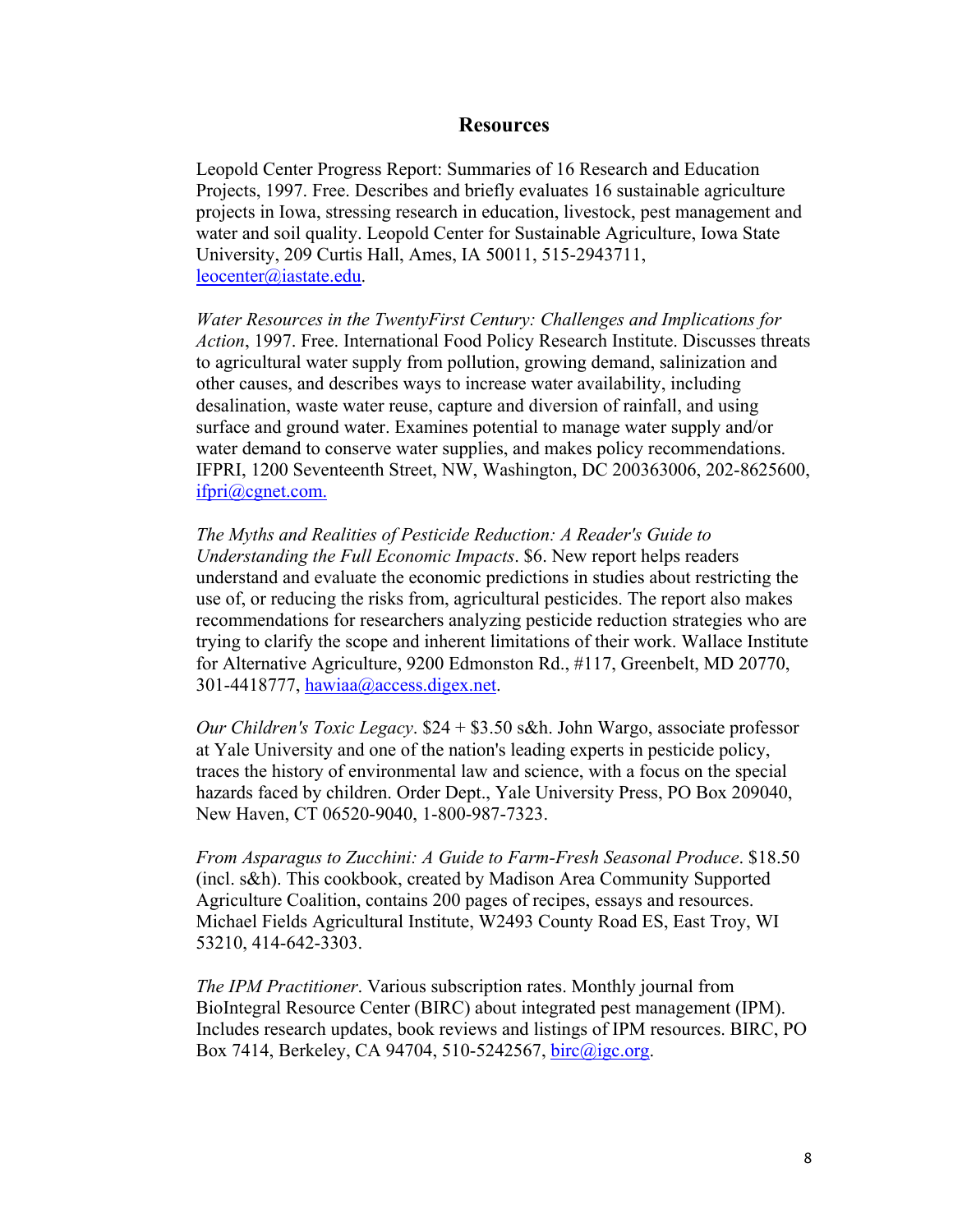National Organic Directory, 1997. \$44.95 + \$6 s&h. Provides information about labeling, certification and laws pertinent to organic products. Lists organic farmers, wholesalers, farm suppliers, resource groups, publications and certification organizations, including brief descriptions and contact information. Chapters describe issues important to organic agriculture, such as organic food exports, certification, National Organic Standards, U.S. state organic laws, organic marketing and the internet. Community Alliance with Family Farmers, PO Box 363, Davis, CA 95617, 916-7568518, nod@caff.org.

Wallace Institute's Web site. Homepage features a description of the Institute and its agenda of leadership, policy research, and information. The site has/will have links to the Institute's programs: Policy Studies Program, Agriculture Policy Project, Ward Sinclair Memorial Internship, and Education Outreach. *Alternative Agriculture News* is available at the site, which will also soon include information about and summaries of additional publications: *American Journal of Alternative Agriculture*, Policy Studies Program Reports, Occasional Papers, Annual Reports, and the Henry A. Wallace Annual Lecture. http://www.hawiaa.org

Sustainable Farming Connection Web site. Two former editors of *The New Farm* magazine have launched a Web site that offers innovative production and marketing stories to help you cut costs, improve soil, protect the environment and add value to healthy food. It includes commentary by rural writers, timely news and action alerts, archived material, and links to other key sites, as well as farmer forums. For more information contact: Christopher Shirley, Committee for Sustainable Farm Publishing, 609 S. Front St., Allentown PA 18103, 610- 7919683, cdshirley@aol.com.

http://sunsite.unc.edu/farming-connection

Alternative Agricultural Research and Commercialization Web site. AARC, a whollyowned corporation of the USDA, is a venture capital firm that makes equity investments in companies to help commercialize biobased industrial products (nonfood, nonfeed) from agricultural and forestry materials and animal byproducts. Most clients are small, ruralbased firms. http://www.usda.gov/aarc/

WASTENOT listserv. An unmoderated discussion and forum for professional exchange among those in the research of, management, design, implementation, processing, treatment, analysis, regulation, marketing and distribution, or usage of organic wastes and the compostable materials from industrial, commercial, municipal, or agricultural sources. To subscribe, send the following command in the body of an email with no subject to: listserv@maelstrom.stjohns.edu

subscribe wastenot firstname lastname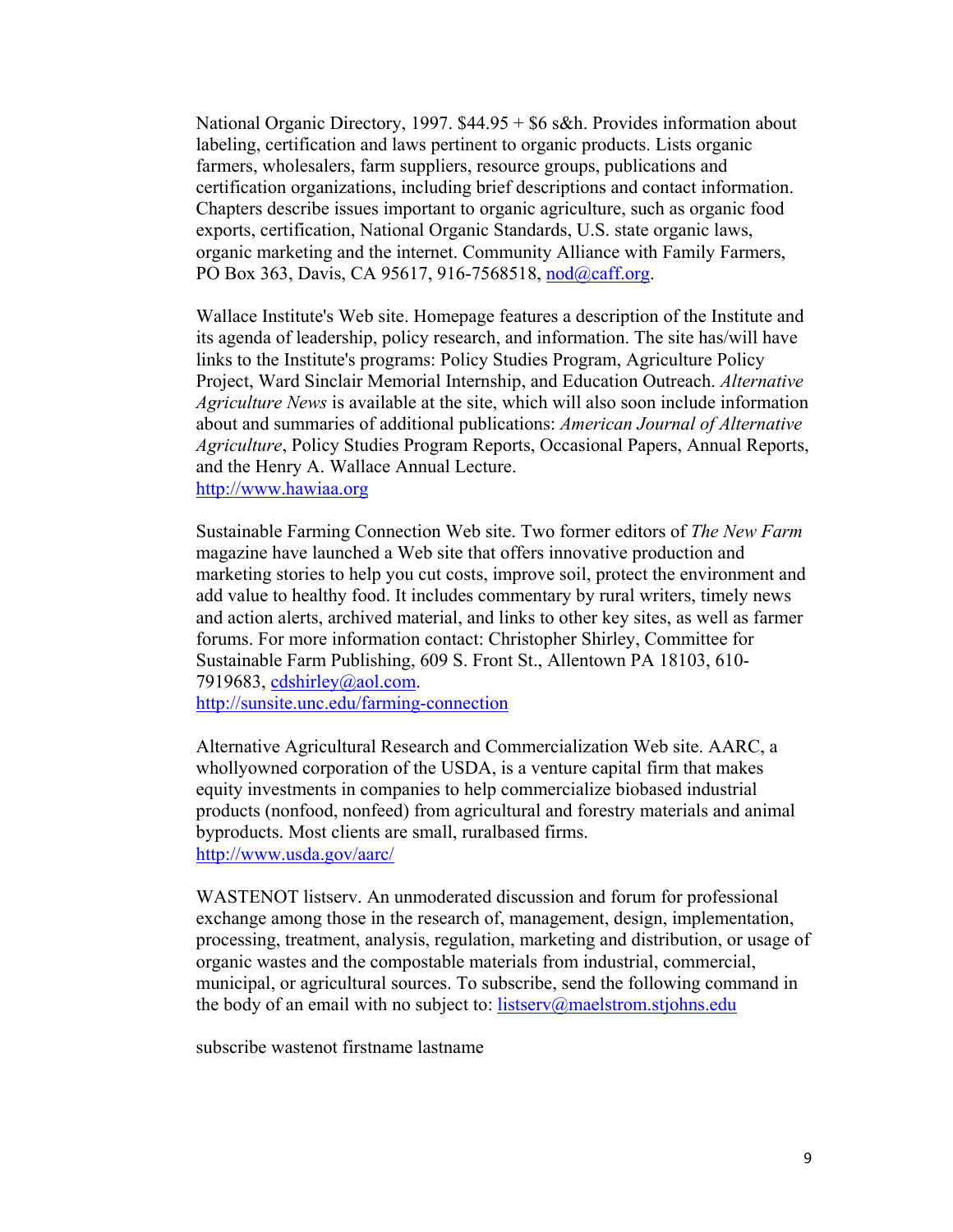CRP Hotline. The Center for Rural Affairs of Wathill, Nebraska has reactivated its Conservation Options Hotline to assist farmers and ranchers wanting to enroll in the Conservation Reserve Program, the new Environmental Quality Incentives Program, and the Conservation Farm Option. The hotline number is 402-9942021, and is staffed by Duane Hovorka.

National Pesticide Telecommunications Network (NPTN). NPTN provides objective, sciencebased information about a wide variety of pesticiderelated subjects including: pesticide products, pesticide poisonings, toxicology, and environmental chemistry. Sponsored by Oregon State University and the EPA. Available to any caller in the U.S., Puerto Rico, and the Virgin Islands. NPTN can connect callers directly with the Oregon Poison Control Center or the National Animal Poison Control Center, and can direct callers for pesticide incident investigations, safety practices, cleanup and disposal, and laboratory analyses. NPTN can be reached 6:30 a.m. to 4:30 p.m. PT Monday through Friday, excluding holidays. 18008587378, nptn@ace.orst.edu.

#### **EPA's "319" Program Can Help Launch Agroforestry Projects**

Section 319 of the federal Clean Water Act provides funds through states and tribes for the prevention and abatement of nonpoint source water pollution and restoration of watershed resources. This program is a potential source for 60% funding of agroforestry projects which improve or protect surface or ground water quality. Such practices might include: bioengineering using plantings for stream bank and shoreline stabilization; alley-cropping and bio-terracing on highly erodible soils; riparian buffers used for restoring aquatic habitat or for filtering out sediment, nutrients and/or pesticides from runoff, including urban storm-water runoff.

All state and local units of government (not federal) and non-governmental organizations are eligible to receive a grant from the "319" Program. For more information contact your state, tribe or regional "319" Program Coordinator; the Nebraska state coordinator is Dave Jensen, 402-471-3196.

Source: *Inside Agroforestry*, Spring 1997, National Agroforestry Center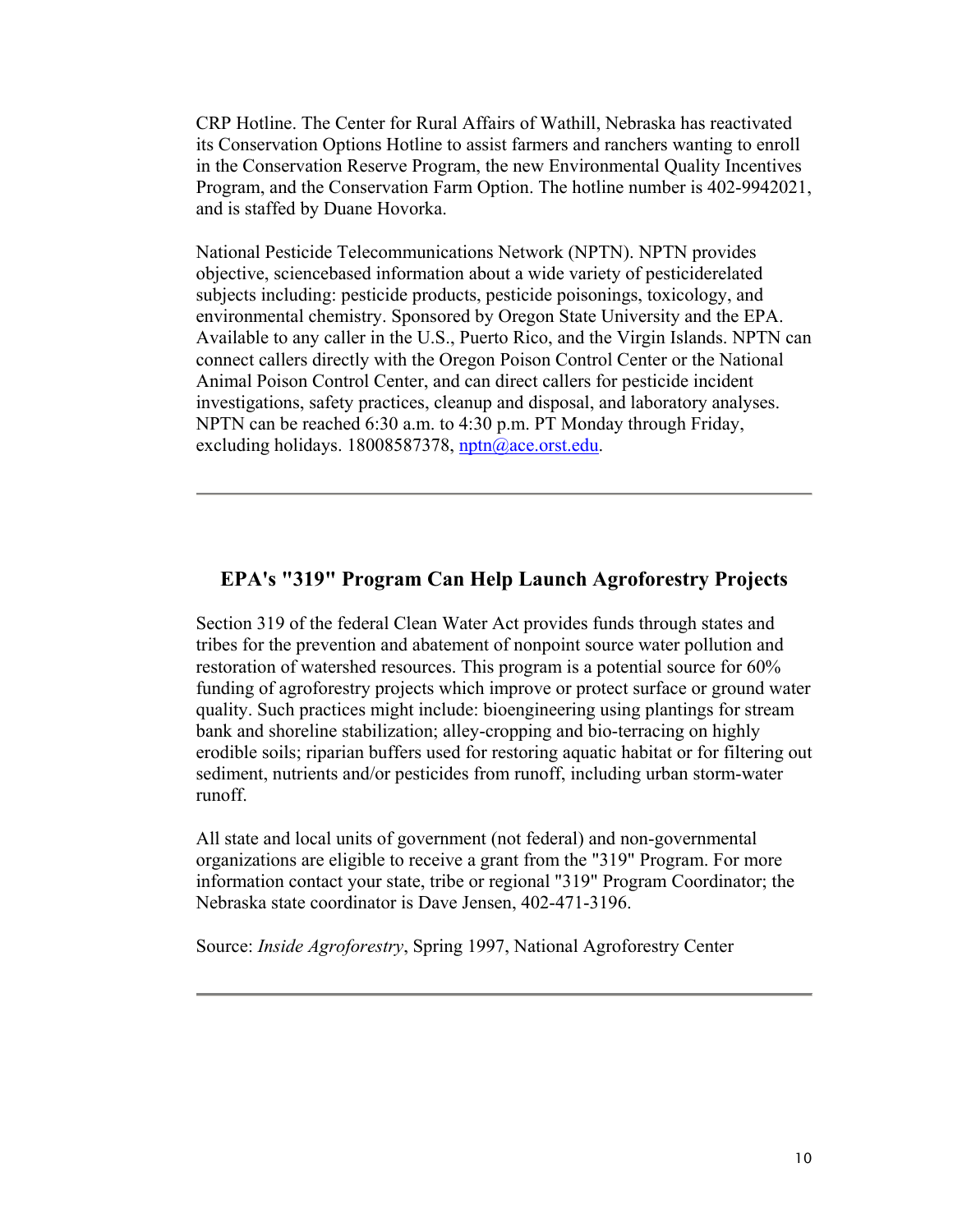# **Coming Events**

Contact CSAS office for more information.

**1997** 

July 23-26 — Soil and Water Conservation Society Annual Conference

(focusing on ecosystem management within watersheds), Toronto, Ontario

July 30-31 — Leopold Center for Sustainable Agriculture 10th Anniversary Conference, Ames, IA

Aug. 2 — Center for Rural Affairs Annual Meeting, Norfolk, NE

Aug. 3-6 — 5th North American Agroforestry Conference - Exploring the Opportunities for Agroforestry in Changing Rural Landscapes, Ithaca, NY http://www.missouri.edu/~afta/afta\_home.html

Aug. 4-5 — Organic Farming Research Foundation Conference - Organic Rules: Are We Ready? Oakland, CA

Aug. 20-23 — International Symposium on Sustainable Agricultural Technology, Bejing, China

Aug. 27-30 — Association of Specialty Cut Flower Growers National Conference, Portland, OR

Sep. 15-19 — International Symposium on Soil Erosion and Dryland Farming, Xi'an, China

http://soils.ecn.purdue.edu/~sedf97/sedf97.html

Oct. 6-7 — Agricultural Research Institute 46th Annual Meeting - Agricultural Research: Funding Now to Ensure Food for the Future, Rockville, MD

Nov. 2-6 — 3rd North American Workshop of Farming Systems Research & Extension Association - Food & Natural

Resource Systems: Integrating Diversity, Inquiry, & Action, Mt. Hood, OR Dec. 1-4 — 3rd IFOAMAsia Scientific Conference - Food Security in Harmony with Nature, Bangalore, India

# **1998**

Jan. 9-10 — Great Plains Vegetable Conference, St. Joseph, MO

Mar. 5-6 — National SARE Conference - Building on a Decade of Sustainable Agriculture Research &

Education: Sharing Experiences to Improve Our Agriculture, Austin, TX http://www.ces.ncsu.edu/san/